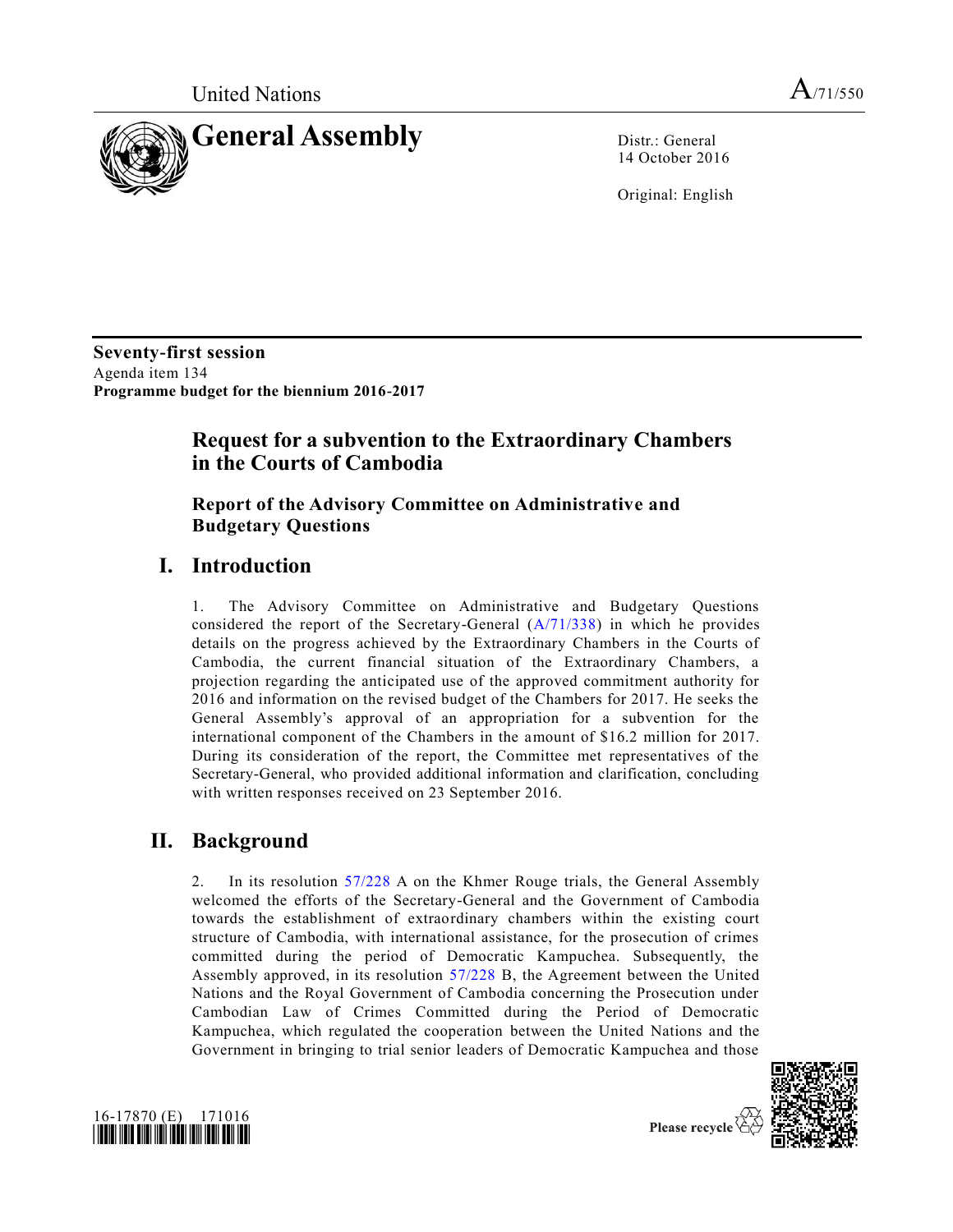who were most responsible for the crimes and serious violations of Cambodian penal law, international humanitarian law and custom and international conventions recognized by Cambodia that were committed from 17 April 1975 to 6 January 1979. In paragraph 3 of the resolution, the Assembly also decided that the expenses of the Extraordinary Chambers for the international component would be defrayed by the United Nations in accordance with the relevant provisions of the Agreement and would be borne by voluntary contributions from the international community.

3. In 2005, the Secretary-General reported to the General Assembly that sufficient contributions and pledges had been received to fund the international staff of the Extraordinary Chambers and their operations for a sustained period (see [A/60/565,](http://undocs.org/A/60/565) para. 3). The Agreement thus entered into force on 29 April 2005. Since then, the Secretary-General has issued six reports on the Khmer Rouge trials in which he has provided updates on the progress achieved towards establishing and operating the Chambers [\(A/62/304,](http://undocs.org/A/62/304) [A/67/380,](http://undocs.org/A/67/380) [A/68/532,](http://undocs.org/A/68/532) [A/69/536,](http://undocs.org/A/69/536) [A/70/403](http://undocs.org/A/70/403) and [A/71/338\)](http://undocs.org/A/71/338).

4. The Extraordinary Chambers comprise both national and international components that are separately financed. The Government of Cambodia is responsible for the salaries of the Cambodian judges and local personnel, while the United Nations is responsible for those of the international judges and international personnel, pursuant to articles 15 and 16 of the Agreement.

5. In his report of 2012 on the Khmer Rouge trials [\(A/67/380,](http://undocs.org/A/67/380) para. 66), the Secretary-General first alerted Member States to the adverse cash position and the steadily worsening financial position of the Extraordinary Chambers. At that time, he indicated that the international component faced an acute funding shortfall that could jeopardize the future operations of the Chambers. In 2013, he informed the General Assembly that the national component was experiencing a serious shortfall in pledges for that year, creating a funding crisis of greater severity than that of the international component (se[e A/68/532,](http://undocs.org/A/68/532) para. 31).

6. Following its consideration of the report of the Secretary-General and the conclusions and recommendations of the Advisory Committee thereon (see [A/68/7/Add.12\)](http://undocs.org/A/68/7/Add.12), the General Assembly, in its resolution [68/247](http://undocs.org/A/RES/68/247) B, authorized the Secretary-General, as an exceptional measure, to enter into commitments in an amount not to exceed \$15.54 million to supplement the voluntary financial resources of the international component for the period from 1 January to 31 December 2014. Those funds, however, were never drawn upon, after voluntary funding eventually covered the international component's obligations during 2014 in full.

7. The Secretary-General highlighted the continuing financial challenges facing both the international and national components of the Extraordinary Chambers in his subsequent report  $(A/69/536)$  and requested the approval of a subvention of up to \$28,983,200 (comprising \$23,954,400 for the international component and \$5,028,800 for the national component) for the period from 1 January to 31 December 2015. By its resolution [69/274](http://undocs.org/A/RES/69/274) A, the General Assembly endorsed the recommendation contained in the report of the Advisory Committee [\(A/69/652\)](http://undocs.org/A/69/652) and authorized the Secretary-General, again as an exceptional measure, to enter into commitments in an amount not to exceed \$12.1 million to supplement the voluntary financial resources of the international component of the Chambers for the period from 1 January to 31 December 2015. Subsequently, in his report of 2015 [\(A/70/403\)](http://undocs.org/A/70/403), the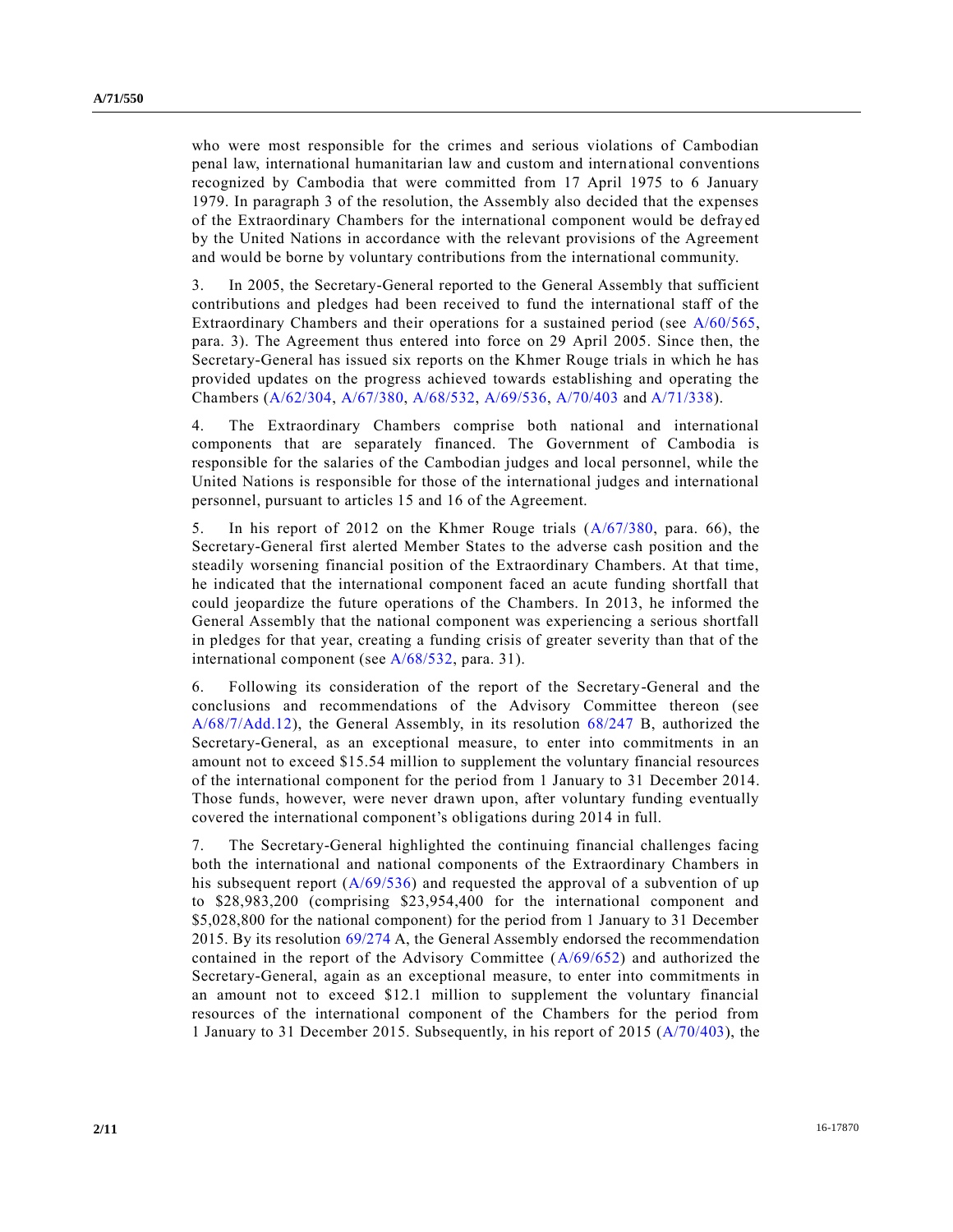Secretary-General requested the approval of a subvention of up to \$25,151,300 for the period from 1 January to 31 December 2016. In its resolution [70/248](http://undocs.org/A/RES/70/248) A, the General Assembly endorsed the recommendation contained in the report of the Advisory Committee [\(A/70/7/Add.20\)](http://undocs.org/A/70/7/Add.20) and authorized the Secretary-General, again as an exceptional measure, to enter into commitments in an amount not to exceed \$12.1 million for the period from 1 January to 31 December 2016.

### **III. Case progress and management**

8. Periodic reports of the Secretary-General have contained details concerning the progress of cases before the Extraordinary Chambers (see [A/58/617,](http://undocs.org/A/58/617) [A/59/432](http://undocs.org/A/59/432) and Add.1, [A/60/565,](http://undocs.org/A/60/565) [A/62/304,](http://undocs.org/A/62/304) [A/67/380,](http://undocs.org/A/67/380) [A/68/532,](http://undocs.org/A/68/532) [A/69/563](http://undocs.org/A/69/563) and [A/70/403\)](http://undocs.org/A/70/403). Information on the progress made in the four case files during the most recent period is provided in paragraphs 1 to 18 of the most recent report [\(A/71/338\)](http://undocs.org/A/71/338). It is indicated that case 001, against Kaing Guek Eav, alias "Duch", was the first case tried before the Chambers. His conviction became final by the appeal decision of the Supreme Court Chamber of 3 February 2012. He was sentenced to life imprisonment. Case 002, against Nuon Chea and Khieu Samphan, has been severed into two cases: [002/01](http://undocs.org/A/RES/002/01) and [002/02.](http://undocs.org/A/RES/002/02) In case [002/01,](http://undocs.org/A/RES/002/01) the Trial Chamber pronounced its judgment on 7 August 2014, sentencing the accused to life imprisonment. Both appealed against the convictions. The delivery of the judgment of the Supreme Court Chamber is expected in November 2016, the final appeal hearings having been held from 16 to 18 February. In case [002/02,](http://undocs.org/A/RES/002/02) the trial began with opening statements on 17 October 2014, and evidentiary hearings began on 8 January 2015. As at 30 June 2016, the Trial Chamber had completed the hearing of evidence relating to three trial segments, including evidence concerning allegations of genocide. Judicial investigations are continuing in cases 003 and 004, with the case against Im Chaem severed into case [004/01](http://undocs.org/A/RES/004/01) on 5 February 2016.

9. Responding to the request of the General Assembly in its resolution [68/247](http://undocs.org/A/RES/68/247) B for a case completion strategy along with a clear road map, the Extraordinary Chambers submitted a completion plan that detailed the remaining work to be completed in the proceedings of which they were currently seized. This plan was first prepared in March 2014 and has since been revised periodically.<sup>1</sup> On the basis of current projections, the earliest anticipated completion of judicial proceedings in case 002 will be in the fourth quarter of 2017, with the delivery of a trial judgment in case [002/02,](http://undocs.org/A/RES/002/02) absent any appeal. Current projections estimate the delivery of any appeal judgment in that case to be in 2019. It is indicated that timelines for cases 003, 004 and [004/01](http://undocs.org/A/RES/004/01) in terms of trial milestones cannot currently be foreseen owing to the factors influencing continuing investigations. The phases of judicial investigation in cases 003 and 004 (including [004/01\)](http://undocs.org/A/RES/004/01) are projected to conclude in 2016 and 2017, respectively. The projected milestones include the conclusion of judicial investigation and the issuance of closing orders in cases 003, 004 and [004/01,](http://undocs.org/A/RES/004/01) with decisions of the co-investigating judges to either send the cases for trial, in whole or in part, or to dismiss the proceedings.

**\_\_\_\_\_\_\_\_\_\_\_\_\_\_\_\_\_\_**

<sup>&</sup>lt;sup>1</sup> The most recent revision of the case completion plan is contained in revision 9, dated 20 July 2016, and is available from www.eccc.gov.kh/en/about-eccc/finances.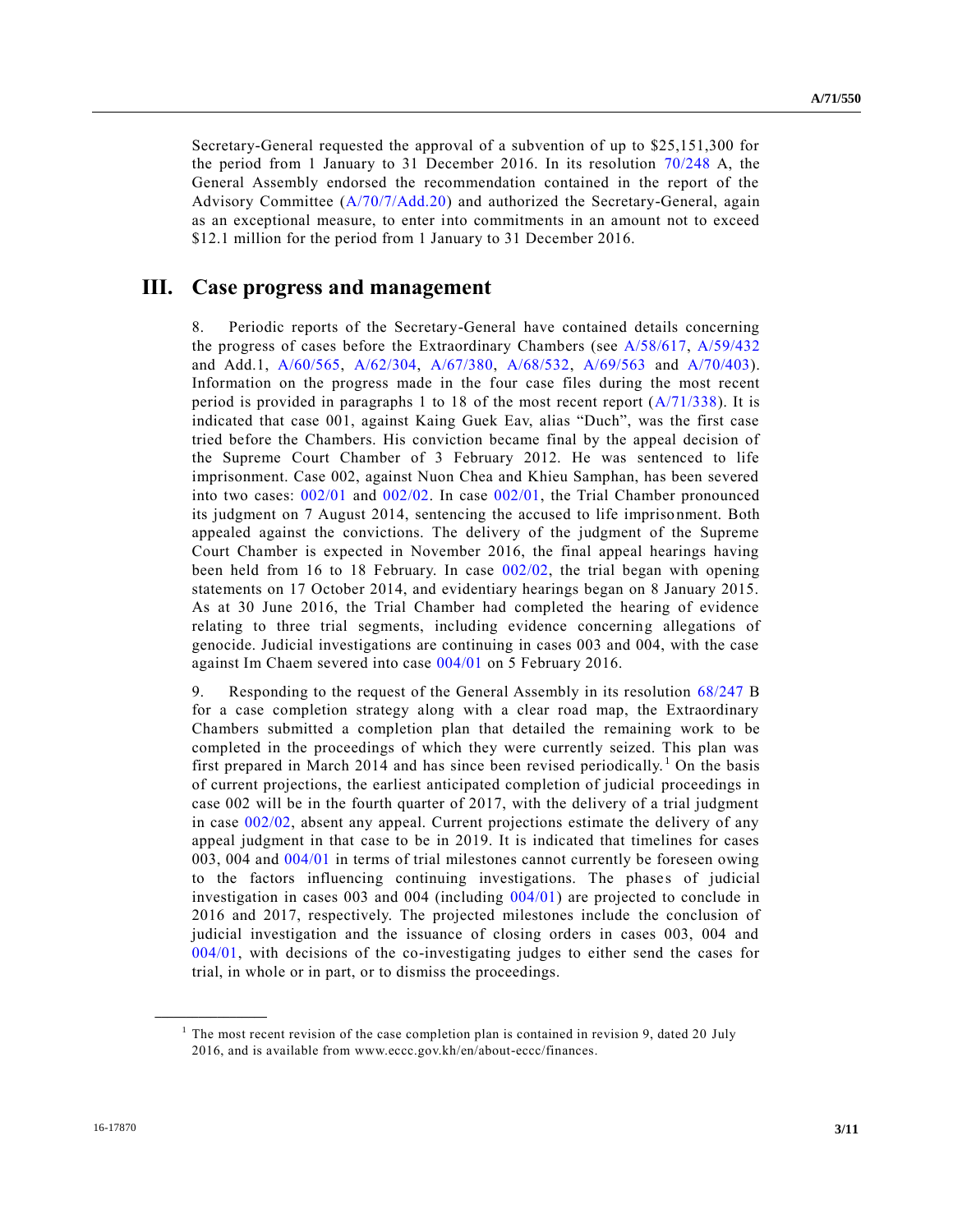10. **The Advisory Committee notes the progress made in the current judicial proceedings and stresses the importance of the regular updates to the comprehensive completion plan. At the same time, the Committee notes that the revised plan now foresees judicial activity for several years beyond the current financial period and notes with concern the potential financial implications of the timeline. The Committee recalls that the mandate of the Extraordinary Chambers is time-limited and reiterates its encouragement of the full implementation of all measures necessary to expedite case completion, including the need for the plan to reflect firmer completion milestones, while fully respecting the requirements of the judicial process.**

## **IV. Current financial position**

11. In its consideration of the most recent report of the Secretary-General, information was provided to the Advisory Committee, upon request, indicating the funding sources of the Extraordinary Chambers for the period 2005-2016 (see annex).

#### **National component**

12. In his report, the Secretary-General recalls that, in 2015, the national component had suffered from serious financial constraints, leading to intensive efforts by the Extraordinary Chambers, together with senior Cambodian government officials, in addition to Cambodian ambassadors in foreign capitals, to jointly seek support from key Governments for the national component. Those efforts resulted in sufficient funds being raised for the national component in 2015 (see [A/71/338,](http://undocs.org/A/71/338) para. 27). The year 2016 has seen an improvement in the funding situation for the national component. The Advisory Committee was informed, upon enquiry, that the Government had met 62 per cent of the costs, with a contribution of \$4.15 million to the total requirements for the national component estimated at \$6,552,700, and that international donors were expected to contribute \$1,782,500, leaving a projected shortfall of \$585,200 for 2016. As at August 2016, however, \$1.6 million in related pledges by international donors for 2016 was still outstanding (see ibid., annex, table A.5). The Committee was also informed that the matter of the projected shortfall had been taken up with senior officials of the Government.

13. Pursuant to articles 15 and 16 of the Agreement, the United Nations is responsible for defraying the costs required to support the international component of the Extraordinary Chambers, while the Government is responsible for defraying the costs of the national component, including salaries of national personnel, utilities and service expenses of the Chambers. In its resolutions [69/274](http://undocs.org/A/RES/69/274) A and [70/248](http://undocs.org/A/RES/70/248) A, the General Assembly encouraged all Member States to provide voluntary support for both the international and national components and requested the Secretary-General to continue his intensive efforts to obtain additional voluntary contributions, including by broadening the donor base, for funding the future activities of the Chambers.

14. **The Advisory Committee notes the commitments made by the Government of Cambodia to meeting the terms of the Agreement. The Committee trusts that the Secretary-General will continue to actively engage at the highest level with**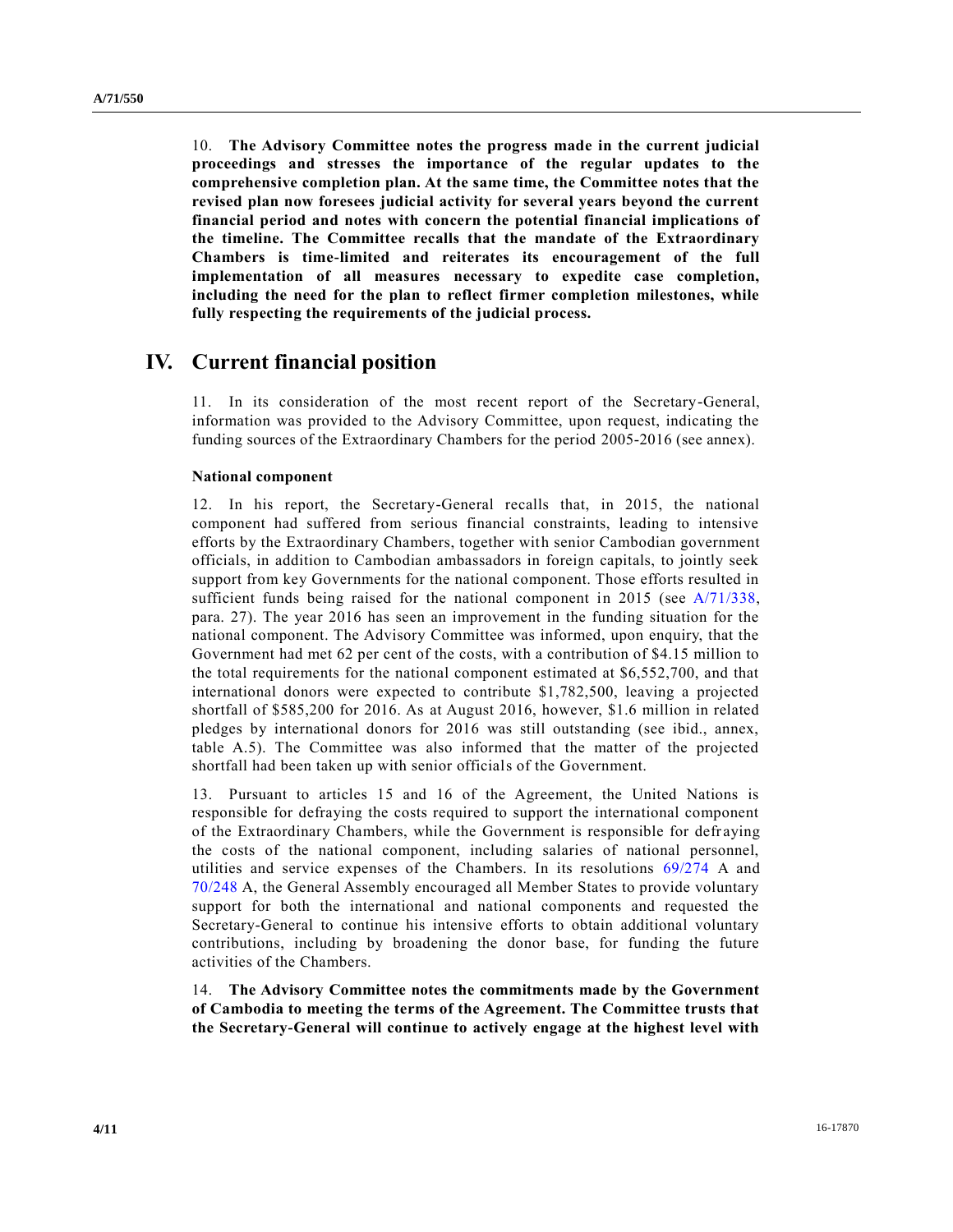**the relevant authorities of the Government to ensure that the obligations arising from the terms of the Agreement are fully observed.**

#### **International component**

15. As indicated in paragraph 7 above, in both 2015 and 2016 the funding of the international component of the Extraordinary Chambers has been reliant on the subventions approved by the General Assembly, whereby authorizations were given for the Secretary-General, as an exceptional measure, to enter into commitments in an amount not to exceed \$12.1 million each year to supplement the voluntary financial resources of the international component (see resolutions [69/274](http://undocs.org/A/RES/69/274) A and [70/248](http://undocs.org/A/RES/70/248) A). The Advisory Committee notes that the final drawdown for 2015 of the authorized commitment authority of \$12.1 million amounted to \$10.68 million, owing to the receipt of voluntary contributions (see  $A/71/338$ , para. 32). Expenditure for 2016 is estimated at \$10.93 million, against an authorized commitment authority of \$12.1 million, with anticipated pledges and contributions totalling \$13.13 million (see ibid., annex, tables A.3.1 and A.3.2).

16. The Secretary-General indicates in his report that, as at 31 July 2016, voluntary contributions of \$7.65 million had been received for the international component for 2016, which, together with the drawdown of the commitment authority in an amount of \$6.1 million, covered the expenditure for the first seven months of 2016 (ibid., para. 34).

17. The Secretary-General also indicates that, historically, voluntary funding for the international component of the Extraordinary Chambers has been raised each year from a limited number of Governments, most of which participate in a principal donors group. As part of efforts to raise the funds necessary to cover the international component, in 2008 the Secretary-General designated a special expert to provide short-term technical assistance and guidance to the United Nations Assistance to the Khmer Rouge Trials. The current Special Expert assumed his duties in January 2012 on a part-time basis and has developed a fundraising strategy for the Chambers in accordance with his terms of reference. As part of the strategy, outreach was undertaken in 2016 to potential new donor Governments. The principal donors group continued to meet regularly throughout 2016 to further discuss the strategy and the progress of the fundraising activities (see ibid., paras. 26 and 28). The Secretary-General indicates that his written appeal to all Member States, bilateral requests by senior United Nations officials to donor countries and a written appeal from the then Chair of the group to permanent missions of Member States in New York in 2015 have been unsuccessful thus far in generating significant new sources of funding (see ibid., para. 26).

18. **In view of the persistent funding challenges faced by the Extraordinary Chambers, the Advisory Committee stresses again the ongoing need for intensified fundraising efforts by the Secretary-General, including by broadening the donor base for the Chambers, so that their work can be brought to a successful conclusion.**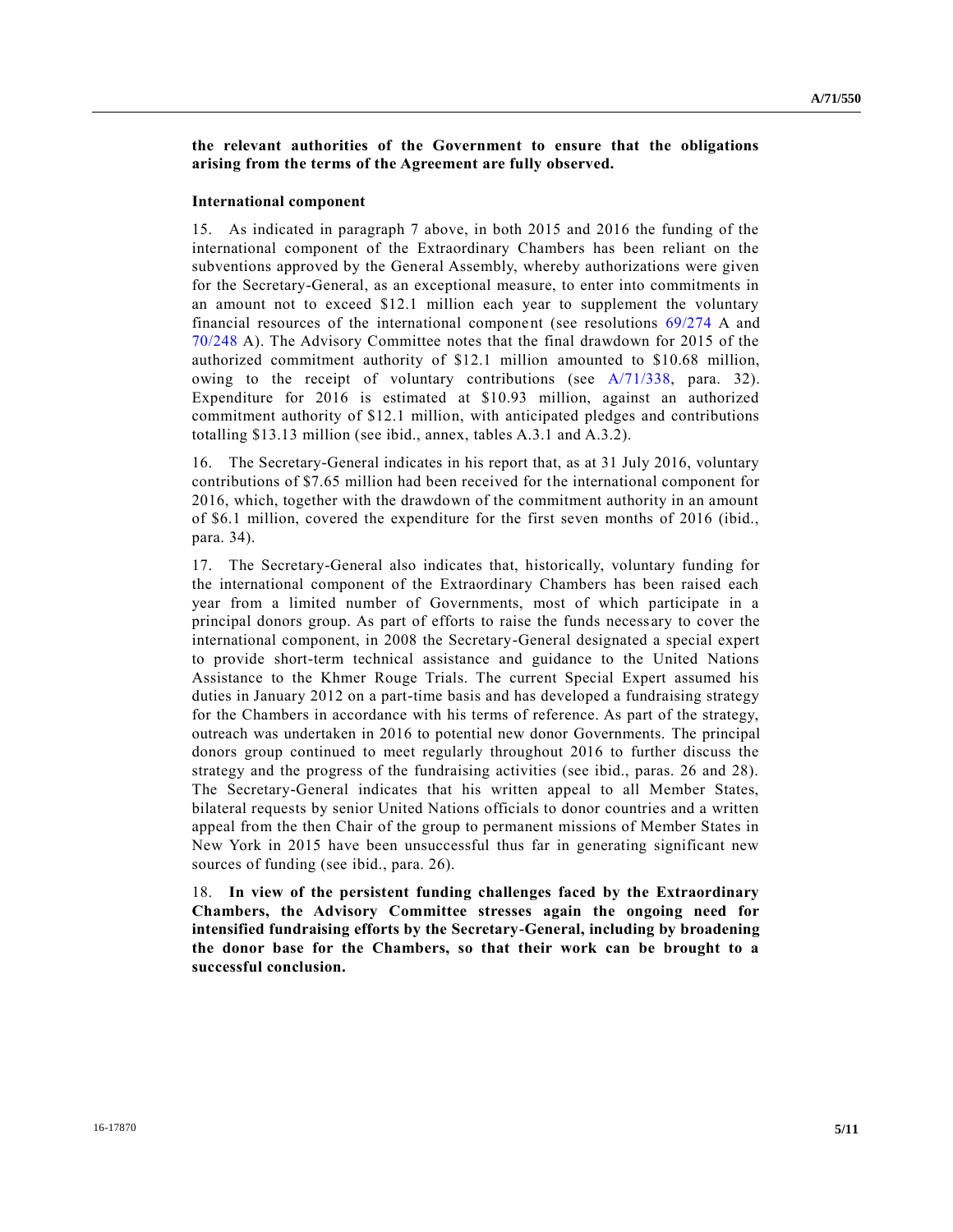## **V. Resource requirements and request for a subvention to the Extraordinary Chambers**

19. For 2017, resource requirements for the international component in the amount of \$24,261,300 would provide for the continuation of 157 posts (12 D-2, 1 D-1, 7 P-5, 15 P-4, 39 P-3, 7 P-2, 22 Field Service, 11 National Professional Officer and 43 General Service) and non-post items (see [A/71/338,](http://undocs.org/A/71/338) table 2 and para. 36). As recommended by the Advisory Committee and endorsed by the General Assembly (see  $A/69/652$ , para. 39, and resolution  $69/274$  A, sect. I, para. 4), a justification is provided for the resource requirements without prejudice to the voluntary nature of the current funding arrangements. The Committee was informed, upon enquiry, that the United Nations rules and regulations pertaining to human resources management, finance and procurement applied to the international component of the Extraordinary Chambers. **The recommendations of the Advisory Committee relating to any possible future requests for subvention are provided in section VI below.**

20. In terms of financing sought in 2017, the Secretary-General is seeking the approval of the General Assembly of an appropriation for a subvention for the international component of the Extraordinary Chambers in the amount of \$16,240,500, which, when combined with expected contributions amounting to \$8,020,800, would provide the necessary funding for the full 2017 budget in the amount of \$24,261,300 (see [A/71/338,](http://undocs.org/A/71/338) annex, tables A.3.1 and A.3.2). The Advisory Committee notes that the group of interested States approved a budget of \$20.1 million to cover the costs for the international component in 2017 (see ibid., para. 35). In his report, however, the Secretary-General states that the revised resource requirements of the international component for 2017 are estimated at \$24.3 million (ibid., para. 45 (b)). It is indicated that the differences in the resource estimates for the period have arisen owing to extensions in the projected timeline for investigations and related judicial activity. **The Advisory Committee is of the view that any future variance between the level of the budget approved by the group of interested States for the requirements of the Extraordinary Chambers and the total resource requirements stipulated in the report of the Secretary-General must be properly explained, with an indication that the appropriate approval process has been followed with respect to any budget revisions.**

21. The Secretary-General indicates in his report that he will continue intensive fundraising efforts. He also indicates, however, that the requested subvention would allow him to ensure a reasonable duration of staff contracts should there be insufficient extrabudgetary funds available. He further indicates that the request is based on the pattern of contributions over the period 2014-2016 and the expectation that resources will be pledged incrementally and in varied amounts (see [A/71/338,](http://undocs.org/A/71/338) para. 37).

22. The anticipated shortfall in pledges for the international component as at August 2016 amounted to \$10.93 million for 2016 and \$16,240,500 for 2017, representing the full amount requested as a subvention. Information on the financial status of both components of the Extraordinary Chambers is contained in the annex to the report of the Secretary-General. **The recommendations of the Advisory Committee relating to the funding situation are provided in section VI below.**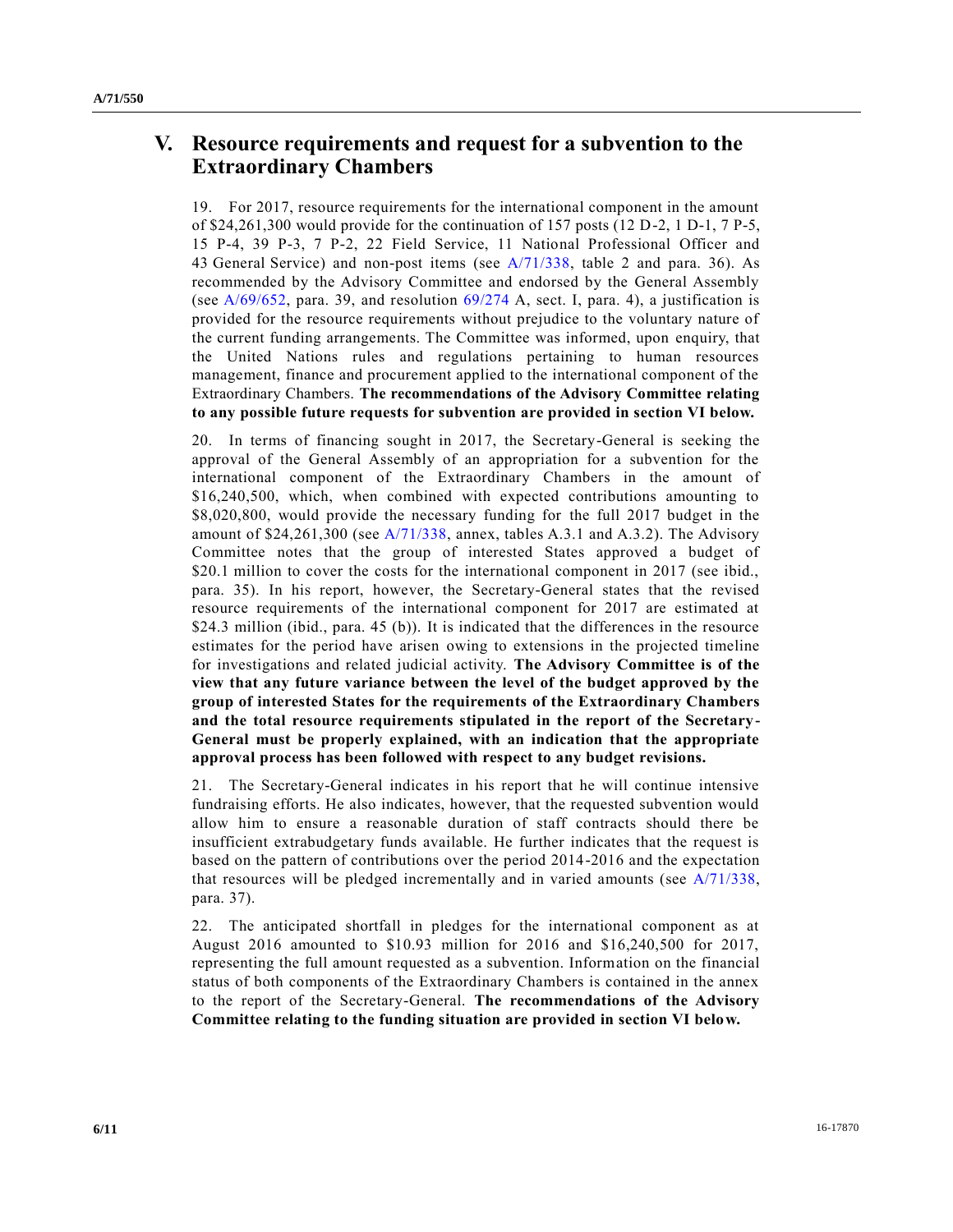#### **Conversion of posts**

23. The Secretary-General proposes the conversion of three positions of the international component (1 P-3, 1 P-2 and 1 National Professional Officer) from general temporary assistance to posts as a result of the continuing workload of the Extraordinary Chambers. The Advisory Committee is not convinced that conversion to posts is warranted, given that the work of the Chambers is inherently time -bound in nature and that judicial activity is expected to conclude in the coming years, as indicated in the completion plan. **While recognizing that the staffing proposals are not being submitted for the approval of the General Assembly, the Advisory Committee considers that the proposed conversion of three positions from general temporary assistance to posts is not justified.**

#### **Other staff costs**

24. The Advisory Committee was informed, upon enquiry, that the increased requirements for "Other staff costs" (see [A/71/338,](http://undocs.org/A/71/338) annex, table A.3.2) reflected the increase in general temporary assistance requested by the Pre-Trial Chamber and the Trial Chamber. In view of a surge in workload (appeals) before the Pre -Trial Chamber in 2017, there was a need to provide additional resources for the Chamber to reach decisions within the projected timelines identified in the completion plan. The Committee was also informed, upon enquiry, that further increases in "Other staff costs" in the national component (see ibid., table A.6.3) were due to general temporary assistance required by the national co-investigating judge to assist him with investigations in cases 003 and 004 and by the national judges of the Pre-Trial Chamber for legal research concerning appeals against closing orders. **The Advisory Committee encourages the Extraordinary Chambers to exercise restraint and judicious use of general temporary assistance without prejudice to the requisite caseload requirements. The Committee expects that the Chambers will undertake all efforts to exercise budgetary discipline and to identify operational efficiencies in this regard.**

### **VI. Conclusions and recommendations**

25. The Advisory Committee notes that, from 2005 to 2013, the Extraordinary Chambers were fully funded through voluntary contributions. As indicated in paragraphs 6 and 7 above, in 2014, in paragraph 7 of section I of its resolution [68/247](http://undocs.org/A/RES/68/247) B, the General Assembly authorized the Secretary-General, as an exceptional measure, to enter into commitments in an amount not to exceed \$15.54 million to supplement the voluntary financial resources of the international component. Those funds, however, were never drawn upon, given that voluntary funding eventually covered in full the international component's obligations during 2014. For 2015, the Assembly authorized commitments in an amount not to exceed \$12.1 million and, by the end of 2015, \$10.68 million in expenditure had been incurred against the authorized commitment authority. The Committee also notes that, of the authorized commitment authority of \$12.1 million for 2016, estimated expenditure of \$10.93 million is anticipated.

26. **The Advisory Committee notes once more the adverse funding situation of the Extraordinary Chambers, the persisting financial difficulties and the increasing**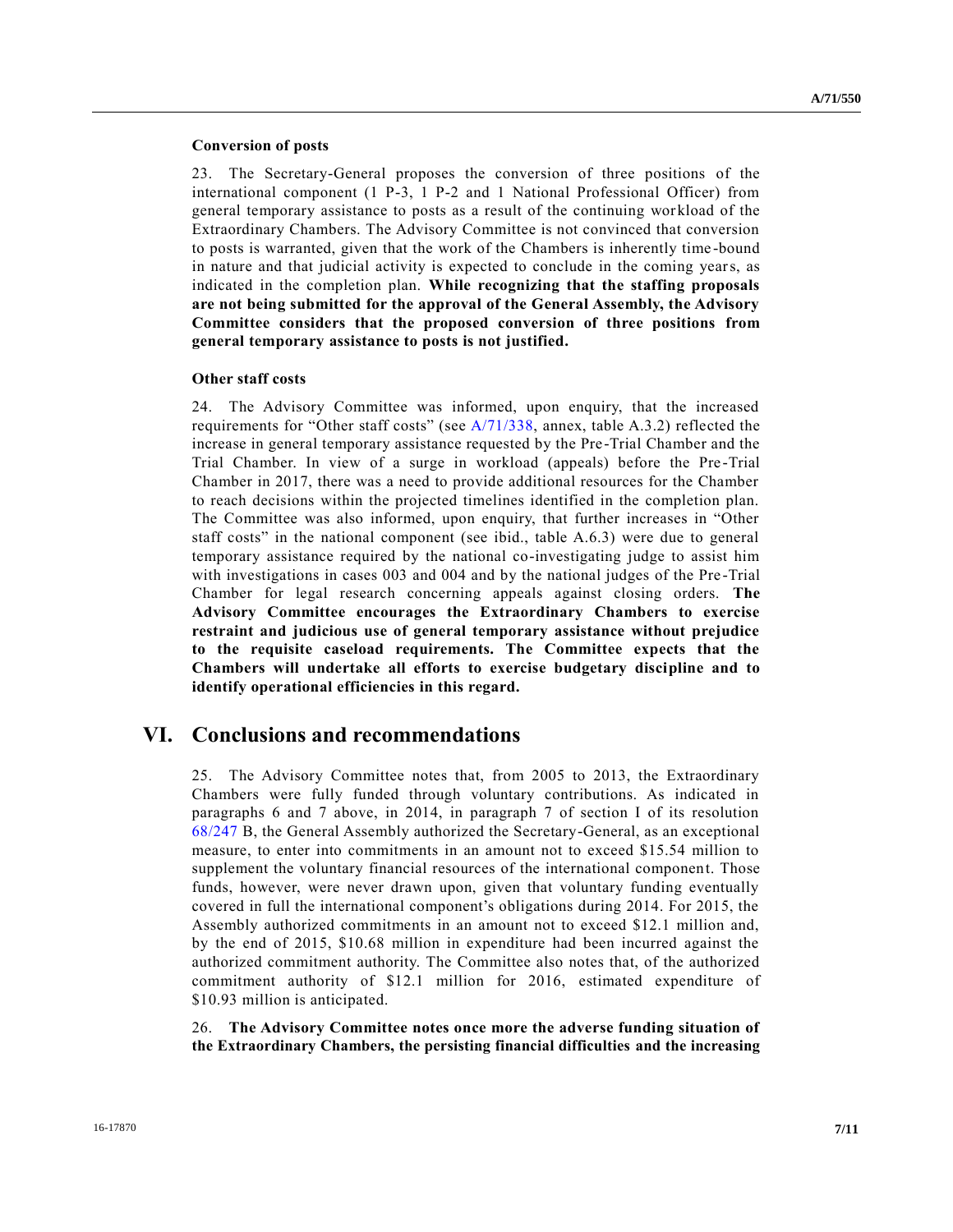**reliance on the commitment authorities authorized by the General Assembly. In this regard, the Committee recalls resolutions [69/274](http://undocs.org/A/RES/69/274) A and [70/248](http://undocs.org/A/RES/70/248) A, by which the Assembly encouraged all Member States to provide voluntary support for both the international and national components of the Chambers and requested the Secretary-General to continue his intensive efforts to obtain additional voluntary contributions.**

27. **The Advisory Committee also notes that, after four consecutive requests since 2013 for subventions to support the international component of the Extraordinary Chambers, the practice is in fact no longer exceptional in nature. Therefore, the Committee recommends that the General Assembly request the Secretary-General to provide fuller and more detailed justification, to better substantiate further subvention requests, if any.**

28. **The Advisory Committee recalls that the General Assembly, in its resolution [57/228](http://undocs.org/A/RES/57/228) B, decided that the expenses of the international component of the Extraordinary Chambers should be borne by voluntary contributions from the international community. The Committee therefore reaffirms its view that a decision to appropriate an amount of the budget of the international component for 2017 would undermine the voluntary nature of the current funding arrangements and related fundraising efforts. However, given the current funding challenges faced by the Chambers and the need to ensure the expeditious conclusion of the remaining cases before them, the Advisory Committee considers that for 2017 the United Nations should provide support at a level consistent with the amount of the actual drawdown of the commitment authorities approved for 2015 and 2016.**

29. **In view of the projected funding shortfall in the international component for 2017, the fluid nature of outstanding pledges and commitments and the need to ensure the continued operations of the Extraordinary Chambers, the Advisory Committee recommends that the General Assembly authorize the Secretary-General to enter into commitments in an amount not to exceed \$11 million to supplement the voluntary financial resources of the international component for the period from 1 January to 31 December 2017 as a bridging financing mechanism, in lieu of an appropriation. The Committee also recommends that the Assembly request the Secretary-General to report on the use of the commitment authority to the Assembly during the main part of its seventy-second session.**

30. **The Advisory Committee continues to stress that its recommendations are made on the basis that:**

(a) **Should voluntary contributions be received in excess of the remaining requirements for the international component of the Extraordinary Chambers for 2017, any regular budget funds provided to the Chambers for that period would be refunded to the United Nations**;

(b) **Appropriate measures for achieving operational savings and efficiencies in the Extraordinary Chambers are in place (see paras. 23 and 24 above**);

(c) **The Extraordinary Chambers engage in all efforts to increase the level of voluntary contributions;**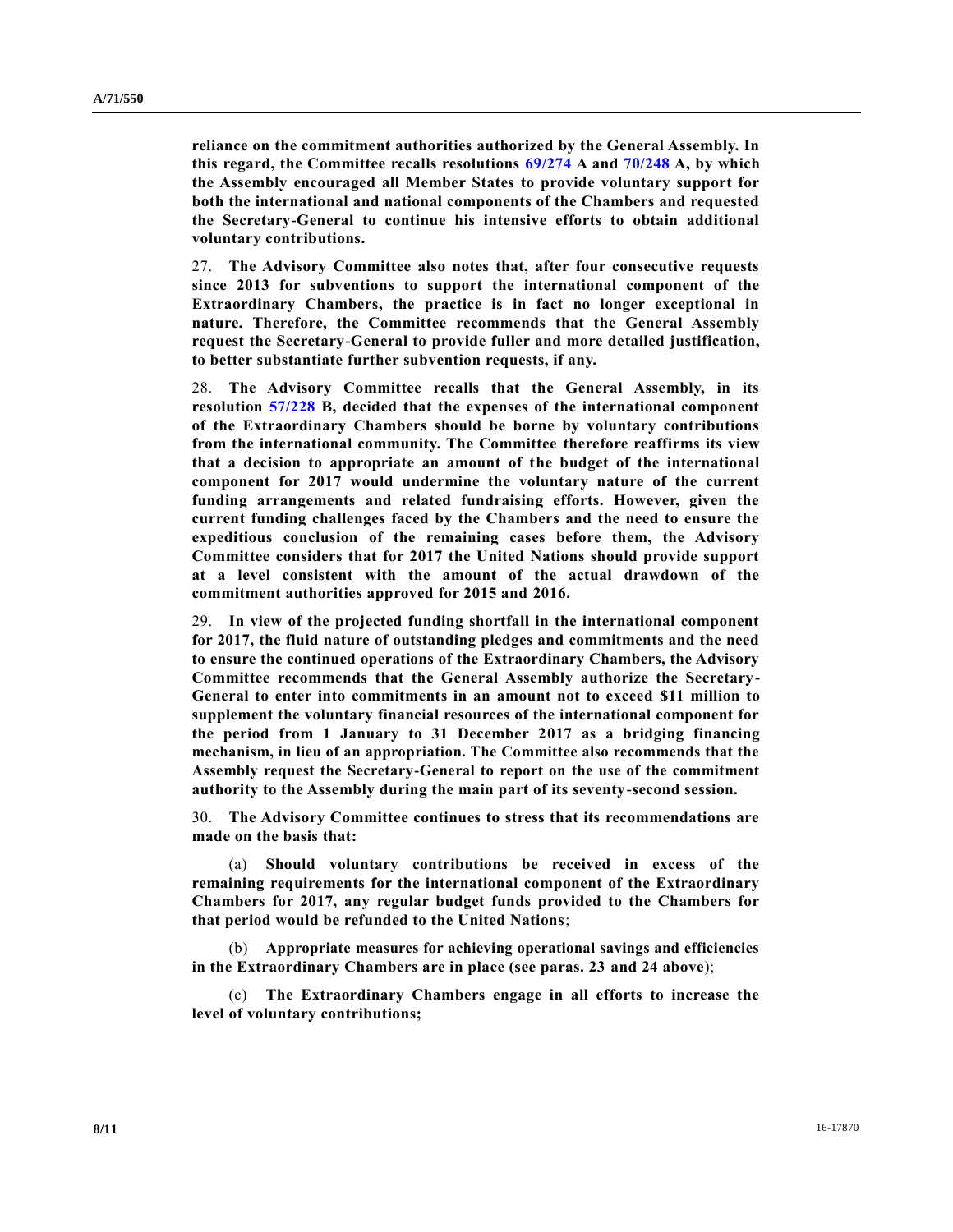(d) **Appropriate monitoring and reporting arrangements are in place to ensure an incremental release of funds to the international component of the Extraordinary Chambers, based on the monthly cash position;**

(e) **The Secretary-General continues his efforts to ensure that the terms of the Agreement are fully observed.**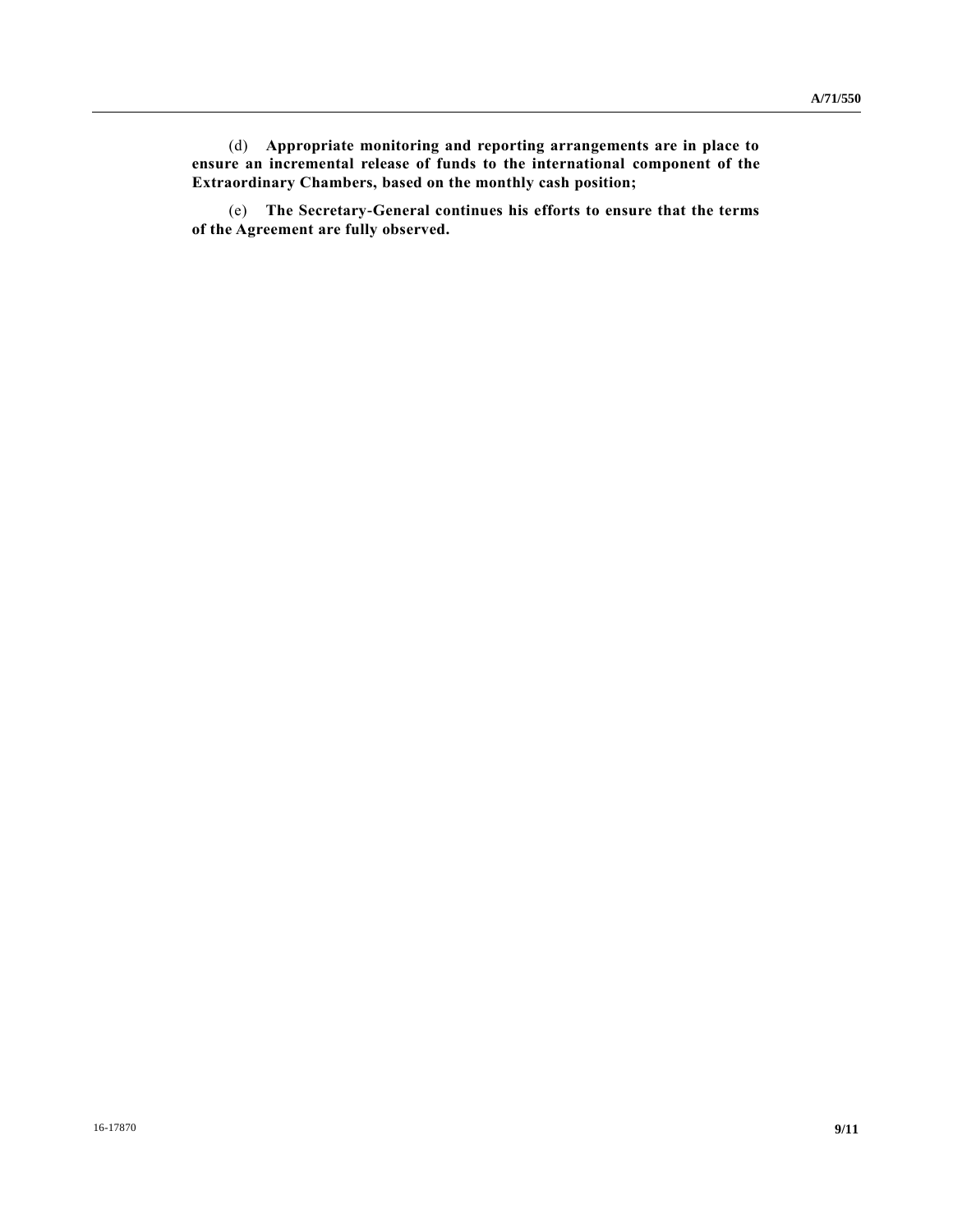# **Annex**

**10**

**/11**

## **Funding source for the period from 1 January 2005 to 31 August 2016 for the Extraordinary Chambers in the Courts of Cambodia**

|                                                                 | 1 January-<br>2005 | 1 January-<br>31 December 31 December<br>2006 | 1 January-<br>31 December<br>2007 | 1 January-<br>31 December<br>2008 | 1 January-<br>31 December<br>2009 | 1 January-<br>31 December<br>2010 | 1 January-<br>31 December<br>2011 | 1 January-<br>31 December<br>2012 | 1 January-<br>31 December<br>2013 | 1 January-<br>31 December<br>2014 | 1 January-<br>31 December<br>2015 | 1 January-<br>31 August<br>$2016^a$ | <b>Total</b>  |
|-----------------------------------------------------------------|--------------------|-----------------------------------------------|-----------------------------------|-----------------------------------|-----------------------------------|-----------------------------------|-----------------------------------|-----------------------------------|-----------------------------------|-----------------------------------|-----------------------------------|-------------------------------------|---------------|
| <b>International component</b><br><b>Extrabudgetary funding</b> |                    |                                               |                                   |                                   |                                   |                                   |                                   |                                   |                                   |                                   |                                   |                                     |               |
| Armenia                                                         | 1 0 0 0            |                                               |                                   |                                   |                                   |                                   |                                   |                                   |                                   |                                   |                                   |                                     | 1 000         |
| Australia                                                       | 842 000            |                                               |                                   | 1 773 783                         | 3 822 200                         | 1 3 1 3 8 5 0                     | 3 925 600                         | 2 500 880                         | 2 984 475                         | 2 854 444                         | 2 2 7 9 5 2 5                     |                                     | 22 296 758    |
| Austria                                                         |                    | 120 000                                       | 120 000                           | 120 000                           | 87 720                            | 38 610                            | 39 130                            | 26 452                            | 26 494                            | 27 116                            | 21 758                            |                                     | 627 280       |
| Belgium                                                         |                    | 189 804                                       |                                   |                                   |                                   |                                   |                                   |                                   |                                   |                                   |                                   |                                     | 189 804       |
| Canada (Canadian<br>International<br>Development<br>Agency)     | 807885             |                                               | 954 381                           |                                   | 725 272                           |                                   |                                   |                                   |                                   |                                   |                                   |                                     | 2 487 538     |
| Chile                                                           |                    |                                               |                                   |                                   |                                   |                                   |                                   |                                   |                                   |                                   |                                   | 5 0 0 0                             | 5 0 0 0       |
| Denmark                                                         |                    |                                               |                                   | 591 716                           |                                   |                                   |                                   |                                   |                                   | 1 457 275                         |                                   |                                     | 2 048 991     |
| Finland                                                         |                    |                                               |                                   |                                   |                                   | 93 807                            | 190 722                           | 191 235                           | 1 564 299                         |                                   | 1 096 200                         |                                     | 3 136 263     |
| France                                                          | 1 260 525          | 2 112 920                                     | 707 000                           | 770 700                           | 736 000                           | 657 500                           | 715 900                           | 392 370                           | 655 200                           |                                   | 279 625                           | 272 725                             | 8 5 6 0 4 6 5 |
| Germany                                                         | 1 000 000          | 1 021 360                                     | 1 011 290                         |                                   | 2 187 000                         | 1 924 500                         | 672 500                           | 1 217 139                         | 203 175                           | 946 330                           | 558 400                           | 558 700                             | 11 300 394    |
| Ireland                                                         | 153 437            | 165 724                                       |                                   |                                   |                                   |                                   |                                   |                                   |                                   |                                   |                                   |                                     | 319 161       |
| Japan                                                           | 21 606 150         |                                               |                                   |                                   | 17 943 000                        | 6 356 630                         | 11 696 225                        | 2 545 760                         | 2 872 700                         | 3 217 620                         | 1 2 2 1 8 1 8                     |                                     | 67 459 903    |
| Liechtenstein                                                   |                    |                                               |                                   |                                   |                                   |                                   |                                   |                                   | 33 108                            |                                   |                                   |                                     | 33 108        |
| Luxembourg                                                      |                    | 60 685                                        |                                   | 78 3 25                           |                                   |                                   |                                   |                                   |                                   |                                   |                                   |                                     | 139 010       |
| Namibia                                                         | 500                |                                               |                                   |                                   |                                   |                                   |                                   |                                   |                                   |                                   |                                   |                                     | 500           |
| Netherlands                                                     |                    | 600 939                                       |                                   | 1 199 970                         |                                   |                                   |                                   |                                   |                                   |                                   |                                   |                                     | 1800909       |
| New Zealand                                                     | 357 175            |                                               |                                   | 150 975                           |                                   | 35 255                            | 80 215                            | 244 195                           |                                   |                                   |                                   |                                     | 867814        |
| Norway                                                          | 1 0 5 7 5 7 8      |                                               |                                   | 845 279                           |                                   | 967 946                           | 1 126 625                         | 1 049 747                         | 1 040 132                         |                                   | 728 200                           | 710 564                             | 7526069       |
| Qatar                                                           |                    |                                               |                                   |                                   |                                   |                                   |                                   |                                   |                                   |                                   | 20 000                            |                                     | 20 000        |
| Republic of Korea                                               |                    | 450 000                                       |                                   |                                   | 400 000                           | 500 000                           |                                   | 300 000                           | 500 000                           | 500 000                           | 500 000                           | 500 000                             | 3 650 000     |
| Spain                                                           |                    | 320 600                                       | 336 150                           | 350 109                           |                                   | 71 870                            |                                   |                                   |                                   |                                   |                                   |                                     | 1 078 729     |
| Sweden                                                          | 401 565            |                                               |                                   |                                   |                                   |                                   |                                   | 3 014 498                         | 2 587 370                         | 2 187 600                         | 1783470                           |                                     | 9 9 7 4 5 0 3 |
| Switzerland                                                     |                    |                                               | 7 3 6 4                           |                                   |                                   |                                   |                                   |                                   |                                   |                                   |                                   |                                     | 7364          |
| United Kingdom                                                  | 938 300            | 873 000                                       |                                   | 1978 550                          |                                   |                                   | 1 611 800                         |                                   | 3 740 426                         | 836 350                           | 285 494                           | 318 465                             | 10 582 385    |
| <b>United States</b>                                            |                    |                                               |                                   |                                   | 1782 000                          | 4 700 000                         | 1 400 000                         | 5 093 852                         | 3 113 551                         | 4734977                           | 4 700 495                         | 5 288 345                           | 30 813 220    |
| European Union                                                  |                    |                                               |                                   |                                   |                                   |                                   |                                   |                                   | 3 603 960                         |                                   | 4 177 919                         |                                     | 7781879       |